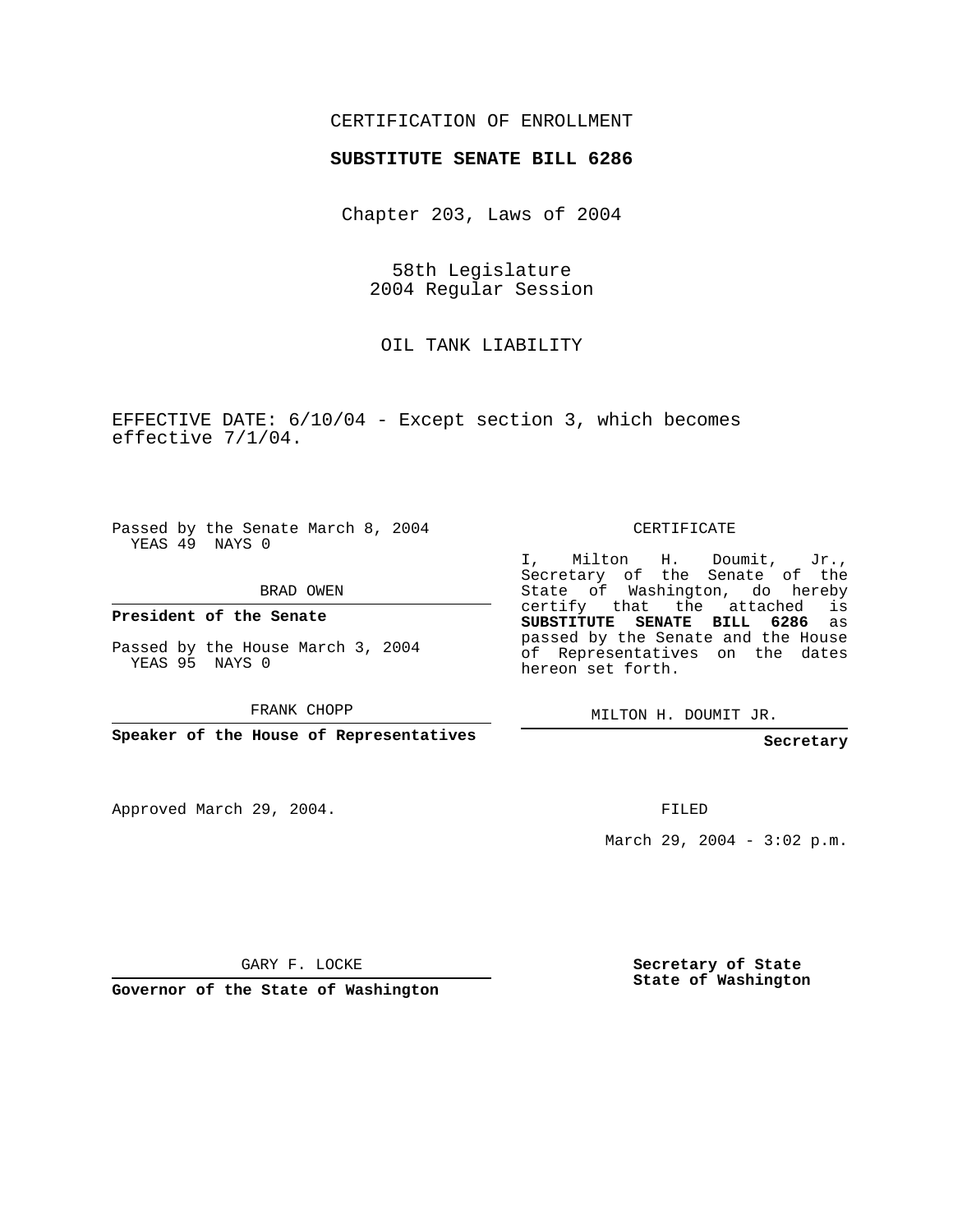## **SUBSTITUTE SENATE BILL 6286** \_\_\_\_\_\_\_\_\_\_\_\_\_\_\_\_\_\_\_\_\_\_\_\_\_\_\_\_\_\_\_\_\_\_\_\_\_\_\_\_\_\_\_\_\_

\_\_\_\_\_\_\_\_\_\_\_\_\_\_\_\_\_\_\_\_\_\_\_\_\_\_\_\_\_\_\_\_\_\_\_\_\_\_\_\_\_\_\_\_\_

AS AMENDED BY THE HOUSE

Passed Legislature - 2004 Regular Session

## **State of Washington 58th Legislature 2004 Regular Session**

**By** Senate Committee on Natural Resources, Energy & Water (originally sponsored by Senator Morton)

READ FIRST TIME 02/06/04.

 AN ACT Relating to heating oil tank liability protection; amending RCW 70.149.040, 70.149.070, 70.149.080, and 82.23A.010; and providing an effective date.

BE IT ENACTED BY THE LEGISLATURE OF THE STATE OF WASHINGTON:

 **Sec. 1.** RCW 70.149.040 and 1997 c 8 s 1 are each amended to read as follows:

The director shall:

 (1) Design a program for providing pollution liability insurance 9 for heating oil tanks that provides up to sixty thousand dollars per occurrence coverage and aggregate limits, and protects the state of Washington from unwanted or unanticipated liability for accidental release claims;

 (2) Administer, implement, and enforce the provisions of this chapter. To assist in administration of the program, the director is authorized to appoint up to two employees who are exempt from the civil service law, chapter 41.06 RCW, and who shall serve at the pleasure of the director;

 (3) Administer the heating oil pollution liability trust account, as established under RCW 70.149.070;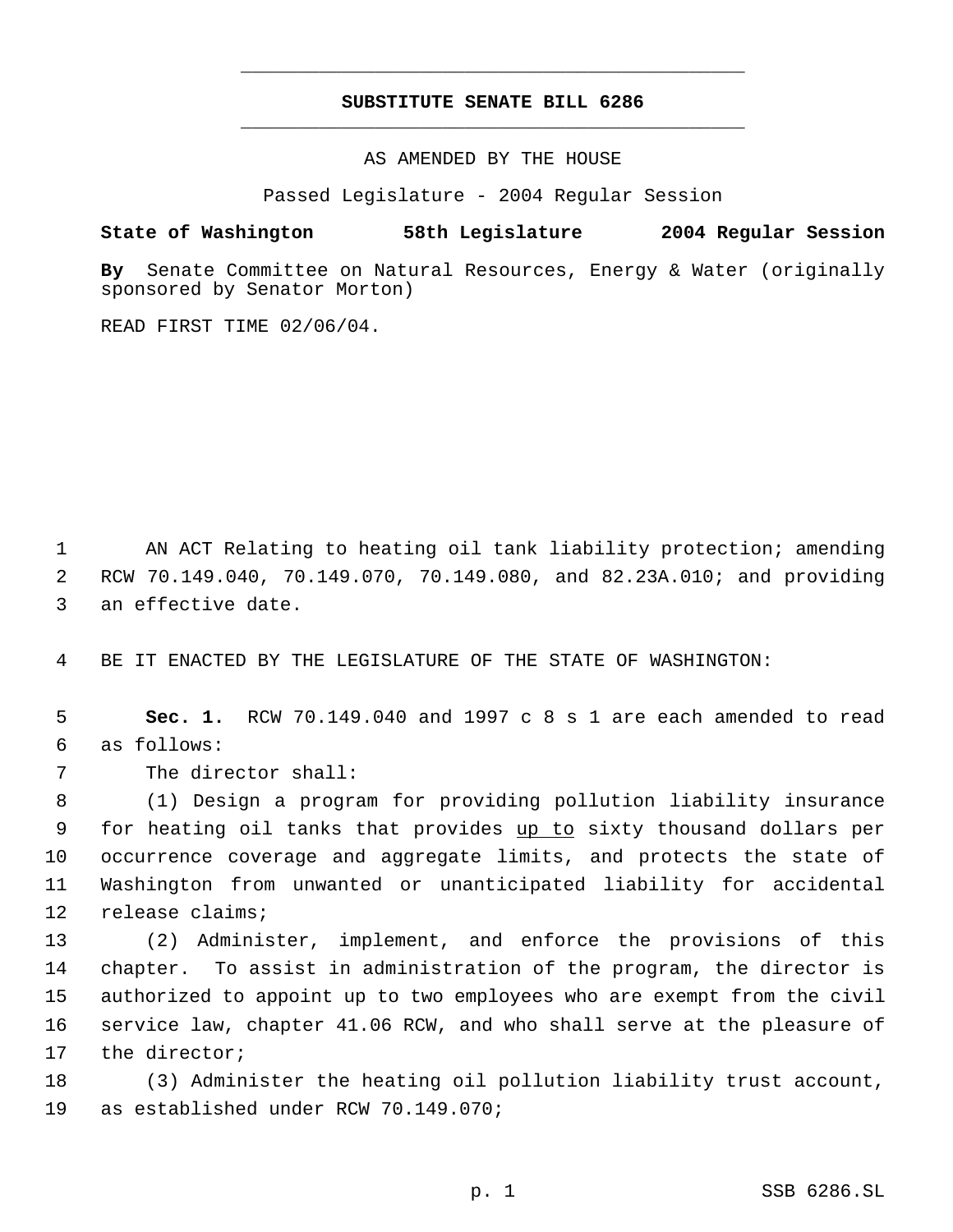(4) Employ and discharge, at his or her discretion, agents, attorneys, consultants, companies, organizations, and employees as deemed necessary, and to prescribe their duties and powers, and fix their compensation;

 (5) Adopt rules under chapter 34.05 RCW as necessary to carry out the provisions of this chapter;

 (6) Design and from time to time revise a reinsurance contract providing coverage to an insurer or insurers meeting the requirements of this chapter. The director is authorized to provide reinsurance 10 through the pollution liability insurance program trust account;

 (7) Solicit bids from insurers and select an insurer to provide pollution liability insurance for third-party bodily injury and property damage, and corrective action to owners and operators of heating oil tanks;

 (8) Register, and design a means of accounting for, operating heating oil tanks;

 (9) Implement a program to provide advice and technical assistance to owners and operators of active and abandoned heating oil tanks if contamination from an active or abandoned heating oil tank is suspected. Advice and assistance regarding administrative and technical requirements may include observation of testing or site assessment and review of the results of reports. If the director finds that contamination is not present or that the contamination is apparently minor and not a threat to human health or the environment, the director may provide written opinions and conclusions on the results of the investigation to owners and operators of active and abandoned heating oil tanks. The agency is authorized to collect, from persons requesting advice and assistance, the costs incurred by the agency in providing such advice and assistance. The costs may include travel costs and expenses associated with review of reports and preparation of written opinions and conclusions. Funds from cost reimbursement must be deposited in the heating oil pollution liability trust account. The state of Washington, the pollution liability insurance agency, and its officers and employees are immune from all liability, and no cause of action arises from any act or omission in providing, or failing to provide, such advice, opinion, conclusion, or 37 assistance; ((and))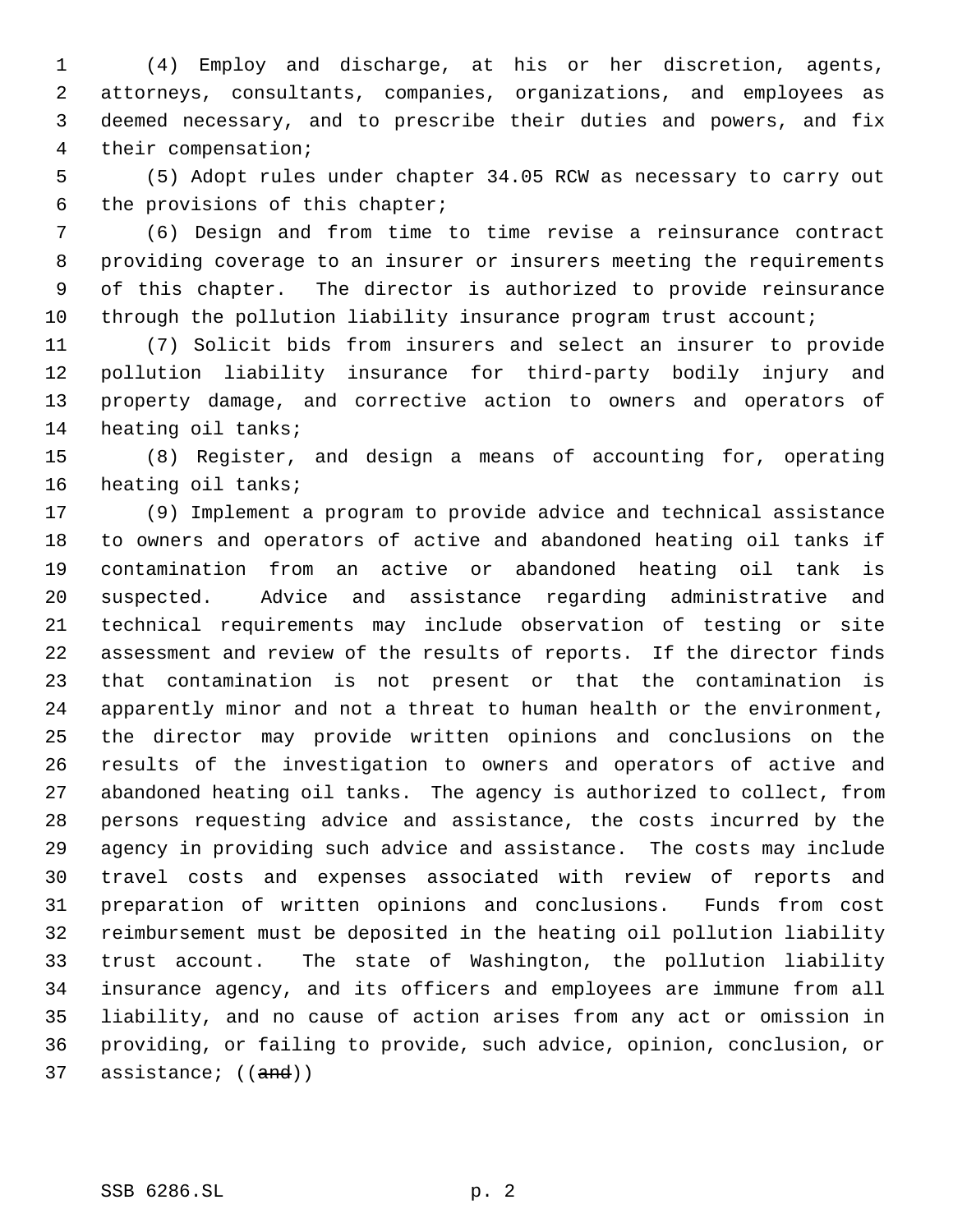(10) Establish a public information program to provide information regarding liability, technical, and environmental requirements associated with active and abandoned heating oil tanks;

 (11) Monitor agency expenditures and seek to minimize costs and maximize benefits to ensure responsible financial stewardship;

 (12) Create an advisory committee of stakeholders to advise the director on all aspects of program operations and fees authorized by this chapter, including pollution prevention programs. The advisory 9 committee must have one member each from the Pacific Northwest oil heat council, the Washington oil marketers association, the western states petroleum association, and the department of ecology and three members 12 from among the owners of home heating oil tanks registered with the 13 pollution liability insurance agency who are generally representative of the geographical distribution and types of registered owners. The 15 committee should meet at least quarterly, or more frequently at the 16 discretion of the director; and

 (13) Study if appropriate user fees to supplement program funding are necessary and develop recommendations for legislation to authorize such fees.

 **Sec. 2.** RCW 70.149.070 and 1997 c 8 s 2 are each amended to read as follows:

 (1) The heating oil pollution liability trust account is created in the custody of the state treasurer. All receipts from the pollution liability insurance fee collected under RCW 70.149.080 and reinsurance premiums shall be deposited into the account. Expenditures from the account may be used only for the purposes set out under this chapter. Only the director or the director's designee may authorize expenditures from the account. The account is subject to allotment procedures under chapter 43.88 RCW, but no appropriation is required for expenditures. 30 Any residue in the account in excess of funds needed to meet administrative costs for January of the following year shall be transferred at the end of the ((biennium)) calendar year to the pollution liability insurance program trust account.

 (2) Money in the account may be used by the director for the following purposes:

(a) Corrective action costs;

(b) Third-party liability claims;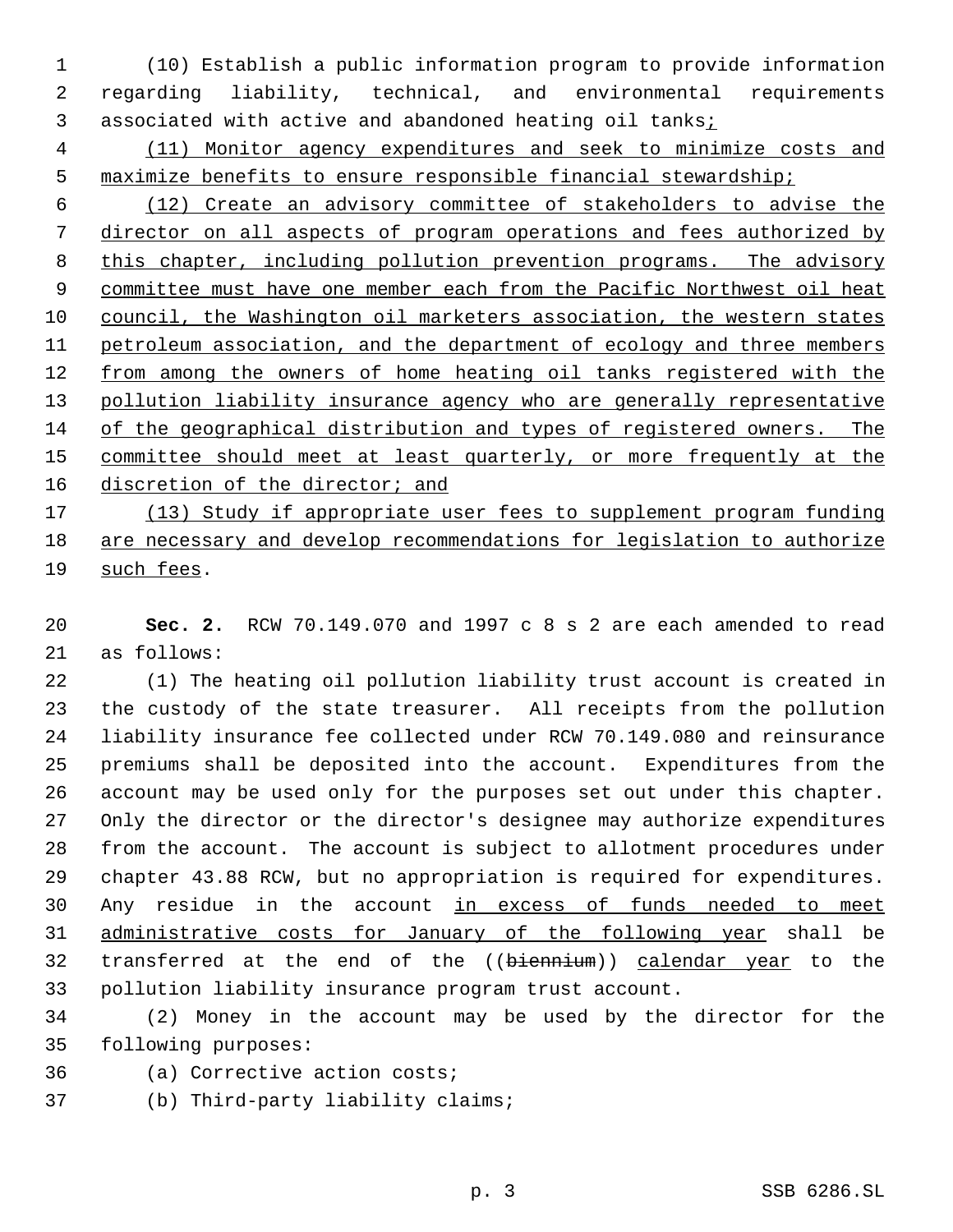- 
- (c) Costs associated with claims administration;

 (d) Purchase of an insurance policy to cover all registered heating oil tanks, and reinsurance of the policy; and

 (e) Administrative expenses of the program, including personnel, equipment, supplies, and providing advice and technical assistance.

 **Sec. 3.** RCW 70.149.080 and 1995 c 20 s 8 are each amended to read as follows:

8 (1) A pollution liability insurance fee of ((six-tenths of one)) 9 one and two-tenths cents per gallon of heating oil purchased within the state shall be imposed on every special fuel dealer, as the term is defined in chapter 82.38 RCW, making sales of heating oil to a user or consumer.

 (2) The pollution liability insurance fee shall be remitted by the 14 special fuel dealer to the department of licensing ((with payment of 15 the special fuel dealer tax)).

 (3) The fee proceeds shall be used for the specific regulatory purposes of this chapter.

 (4) The fee imposed by this section shall not apply to heating oil exported or sold for export from the state.

 **Sec. 4.** RCW 82.23A.010 and 1989 c 383 s 15 are each amended to read as follows:

 Unless the context clearly requires otherwise, the definitions in this section apply throughout this chapter.

 (1) "Petroleum product" means plant condensate, lubricating oil, gasoline, aviation fuel, kerosene, diesel motor fuel, benzol, fuel oil, 26 residual oil, ((<del>liquefied or liquefiable gases such as butane, ethane,</del> 27 and propane,)) and every other product derived from the refining of 28 crude oil, but the term does not include crude oil or liquefiable gases.

 (2) "Possession" means the control of a petroleum product located within this state and includes both actual and constructive possession. "Actual possession" occurs when the person with control has physical possession. "Constructive possession" occurs when the person with control does not have physical possession. "Control" means the power to sell or use a petroleum product or to authorize the sale or use by another.